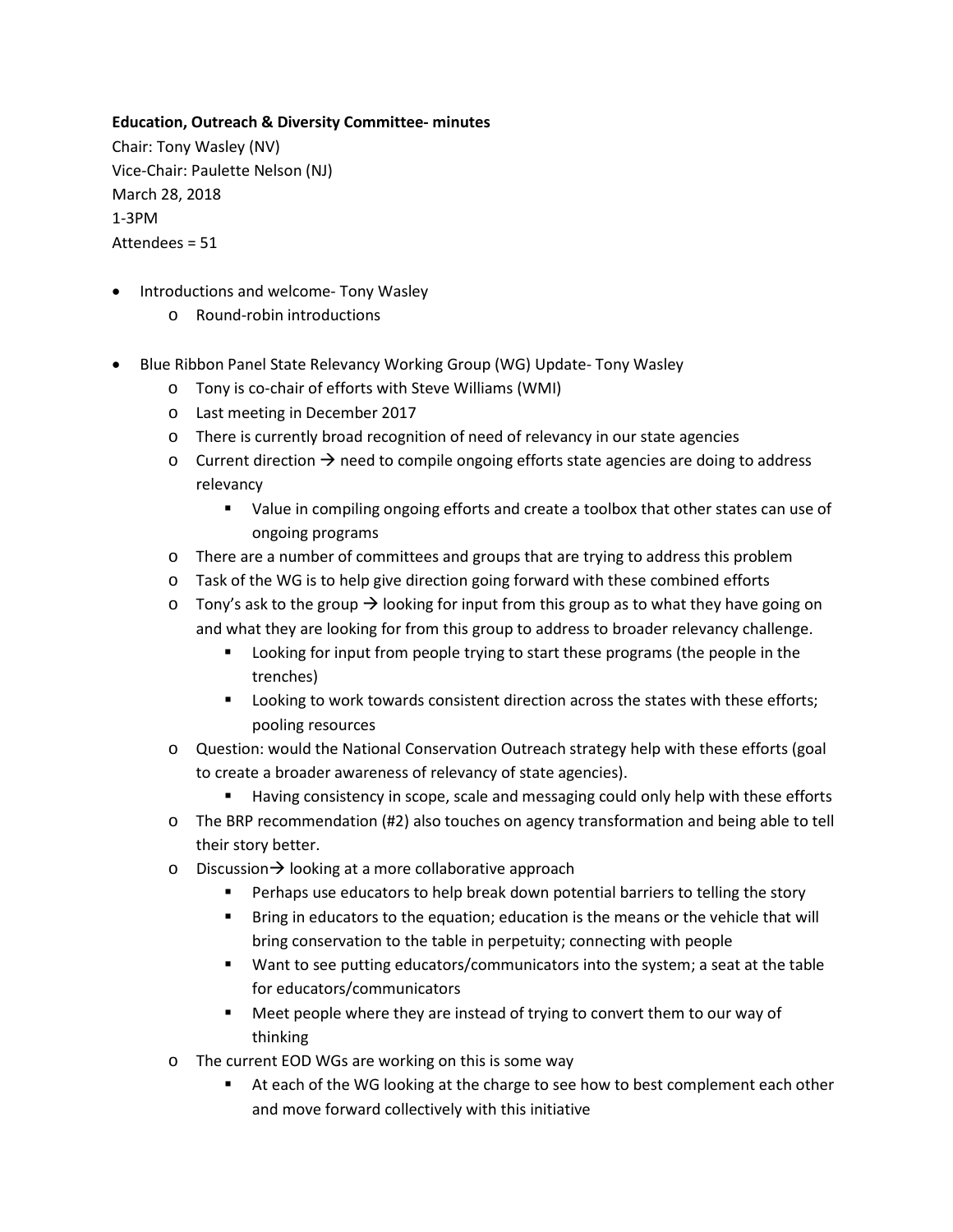- Tony will work with the chairs of the WGs to see how to possibly tweak the WG charges
	- Would like input from our EOD members on how best to do this.
- Subcommittee WG/Subcommittee Reports
	- o Project WILD (PW) Elena Takaki
		- As of March 1- PW celebrated its 1 yr anniversary with AFWA
		- We have a new PW terrestrial guide
			- Includes the NA model; a climate change section; career connections and STEM connections
			- Working with PW coordinators to get video of state agency biologists, etc to connect youth with the career section
			- Tomorrow PW WG is meeting
		- *Drafted Motion Proposed (Mark Whitney- GA)*: Mr. Chairperson, I move that this committee recognize the significant contributions that Project Wild has made since joining the Association of Fish and Wildlife Agencies (AFWA) one year ago. During this year, Project Wild has celebrated numerous accomplishments, including completely rewriting the Project Wildlife Guide to make it more relevant to the missions of our state agencies, focusing more specifically on the North American Model of Wildlife Management and distributing that Guide to the states. Project Wild continues to rely on the support and funding from state wildlife agencies to provide wildlife-focused conservation education programs to America's youth. In previous years, before becoming a part of AFWA, Project WILD depended on the financial contributions of many states in the range of \$2,000 to \$5,000 each year. It is important to note that the program will still require these contributions to achieve financial stability.

This committee would like to recognize the continued support of the states currently sponsoring Project Wild annually and encourage those states who have not yet provided funding to consider doing so this year. Therefore, I move that this committee recommend that our state fish and wildlife agencies support Project Wild by allocating resources to the program within their agencies and, whenever possible by financially contributing to the program.

- Discussion: W(should this be capitalized?) ill there be availability in the future to get materials for free in the future, or are the books only available for purchase?
	- In many states the books are free with training with the state coordinator
	- Part of the purpose of this motion is to make sure those training opportunities are easily available
- Jennifer Newmark- seconded the motion
- **Vote: all in favor, no nays**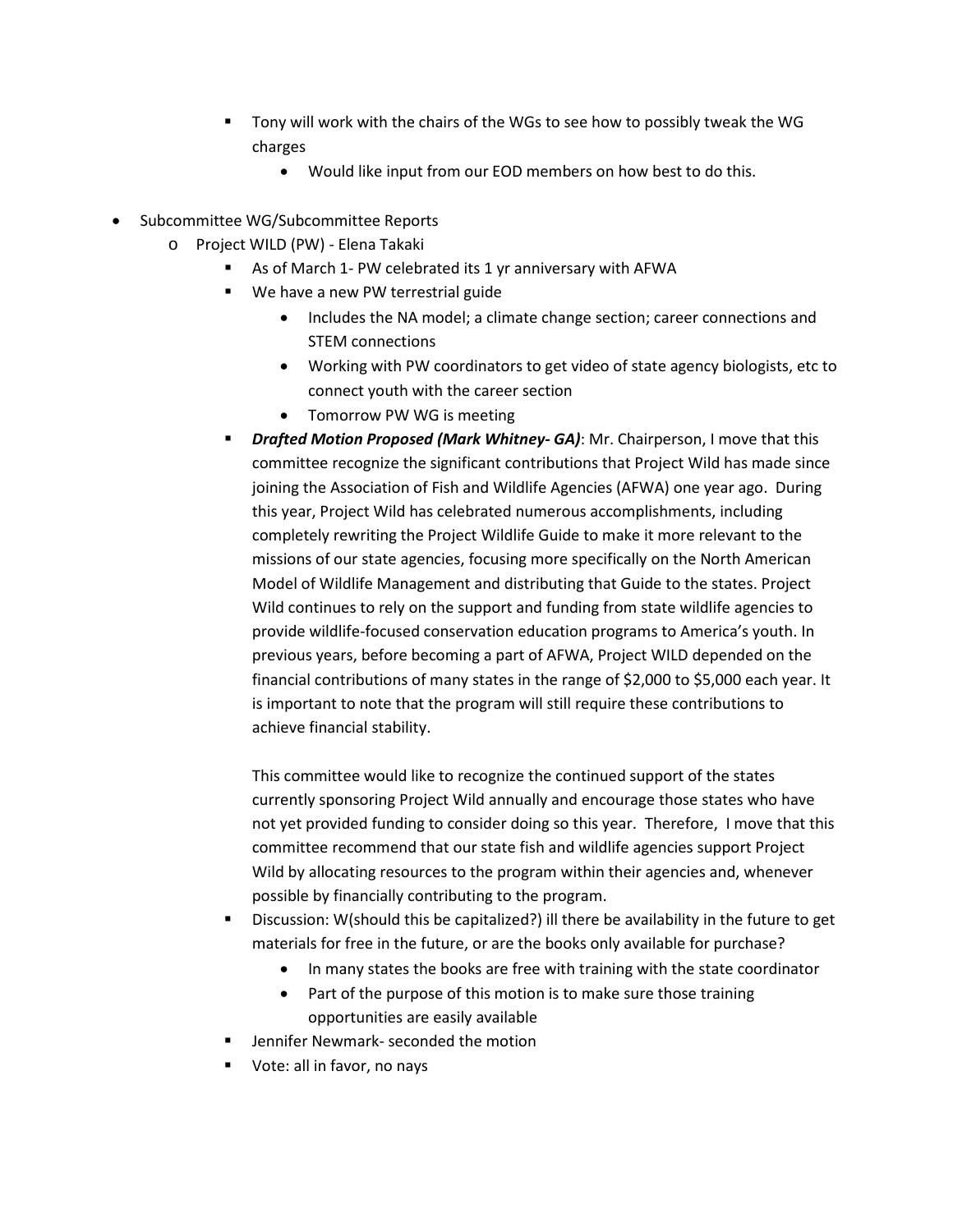- o Diversity & Inclusion WG- Jen Newmark (NJ)
	- Diversity Joint Venture- state agencies, university, NGO's, industry are involved in this movement
		- All-inclusive idea, not just ethnic or gender diversity
	- Drafted Motion proposed: I move that this committee recognize the important work the Diversity Joint Venture is engaged with and support the concept of a resolution to be developed by the Diversity and Inclusion Working Group for the Association of Fish and Wildlife Agencies to formally join the Diversity Joint Venture.
	- **Motion seconded: Renny MacKay**
	- **All in favor; none opposed**
- o This group meets tomorrow, please join
	- Will be working on a resolution supporting the Diversity JV to be submitted at the September meeting
- Education WG- Kellie Tharp
	- Meeting tomorrow, please join
	- Working on finishing up the Natural Pathways project  $\rightarrow$  can then create best practices document/toolkit that states can use moving forward
	- Monarch education guide is out and available on the AFWA website
	- Looking for new topics and presenters with the CE Strategy webinar series
- Outreach WG- Renny
	- Goals: (1) support BRP and RAWA ; (2) create NCO strategy toolkit to help states tell the state story and increase state agency relevancy with the public
	- Will be going over a draft of the NCO strategy at the ACI conference this support
	- Rollout of the NCO final plan at the September AFWA meeting
	- Meeting later today in this same room
	- Will also be talking about the Wildlife and Sportfish Restoration Communication Strategy survey later today and see how we can work together to our common goals
- WVNT WG- Shelly
	- Had our WVNT academy earlier this year
	- A lot of networking and sessions that were relevant to what people were working on
	- Touched on how diversifying staff has helped reach important goals
	- Already planning the next WVNT Academy 2020
	- Starting a webinar series again soon
	- If you want to be on our monthly phone calls, please contact Shelly.
		- o Looking for increase geographic diversity within the group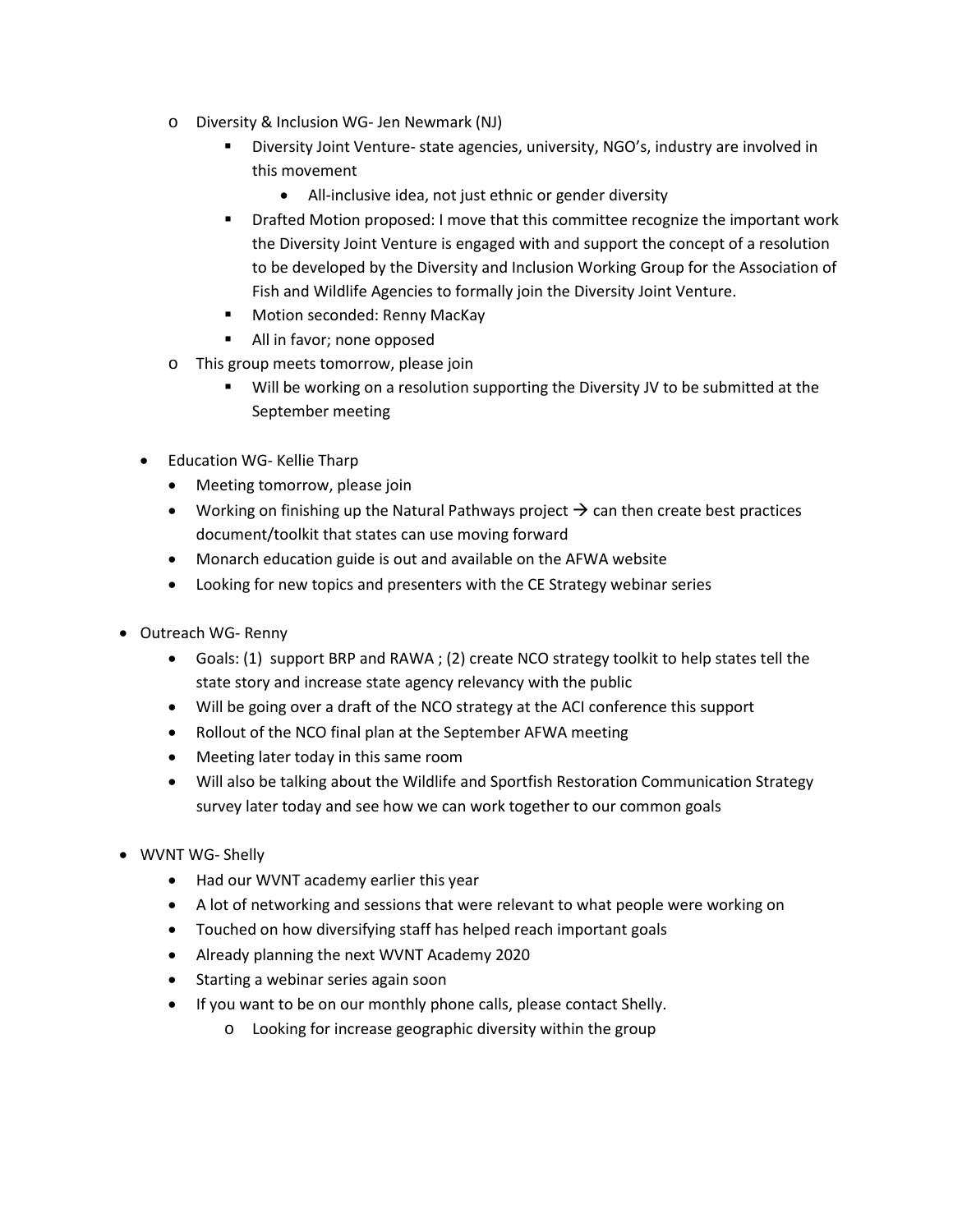- Alliance for America's Fish & Wildlife- Next steps (Sean Saville)
	- o Had some exciting progress to report on the campaign
	- o Recovering Americas Wildlife ACT (HR 4647)
		- Asking for \$1.3B to go in to the Wildlife Conservation Fund
		- **E** Currently have 38 sponsors on the bill
		- To fund all wildlife, focusing on species of greatest conservation need
		- Had a fly-in a few weeks ago that provided a good bump to the sponsor list
		- **Close to a senate bill being introduced**
	- o Had a hearing earlier this year with testimony from Bob Ziehmer (Bass Pro), Congresswoman Debbie Dingell (D-MI) and Congressman Jeff Fortenberry (R-NE)
	- o There has been increased media outreach
		- A lot of earned media lately; including USA Today article (March 12, 2018)
		- **Starting to get national media traction**
	- o Kudos to the NE Game & Parks staff in getting and supporting Fortenberry in leading RAWA
	- o There are currently 26 state resolutions passed, plus MAFWA, WAFWA, NEAFWA, AFWA; letters of support from MI, UT, VT, MN, NH, MN, CT, WI.
		- **This committee can help expand this list and have your state agency write** resolutions of support (AAFW can help)
	- o A majority of voters in every state view outdoor recreation as very important
	- o AAFW has a number of talking points they can share to help with outreach efforts within your state.
		- **EXECONSERVATED CONSERVATION CONSERVATION CONSERVATION**
	- o Have a new graphic showing a map of a species of greatest conservation need
		- Can use at will
	- o We now have a 15 second version of the outreach video
		- Intended audience is the general public (not us)
		- Much more functional and useful for social media use
	- o [www.OurNatureUSA.com](http://www.ournatureusa.com/)
		- **E** Current website
		- **EXECT** Looking to expand website and have downloadable information on there
		- Call to action on the website
	- o We have a number of state fact sheets done
		- Special thank you to those we've worked with
		- Highlighting state success stories and species of greatest conservation need
		- Have 28 of them done
		- We would like to work with the rest of the states to finish up to get to 50 states
	- o Texas Alliance for America's Fish & Wildlife has been doing a lot of support efforts for the Alliance
- Next Steps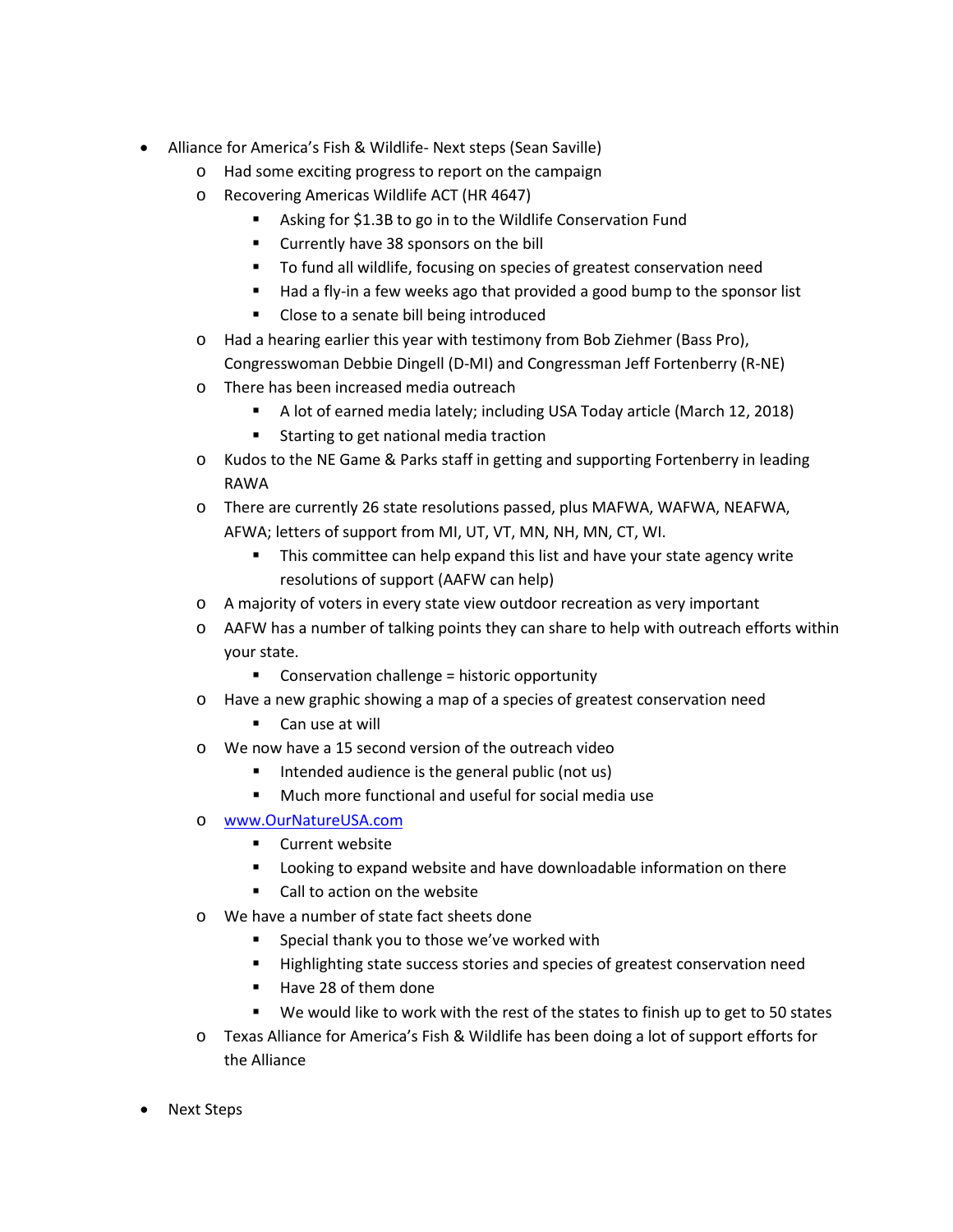- o Push co-sponsorship drive for RAWA
- o Utilize Alliance partner networks and communication vehicles to amplify our message and secure public support for the bill
- o Continue to promote campaign website and drive traffic to 'take action' though social media channels
- o Promote campaign videos
- o Look for strategic visibility opportunities to influence core audiences- and engage key stakeholders
- We will be talking about this in more detail at the Outreach WG
- Discussion: what type of Congressional support are you looking for?
	- o Looking for balanced support for Rs and Ds; especially those on the Natural Resource Committee
- Discussion: has there been discussion for an offset to the bill?
	- o There has been some discussion
	- o One option is to attach this to a larger infrastructure spending package to deal with this
- Discussion: have you provided a guide of who is the target audience (esp with social media)
	- o Those with a predisposition to supporting nature and wildlife
	- o No real guide for the states at the moment, but are looking to develop something with the states
	- o Offer: some states will send Sean some info to help fine-tune the social media target audience
- Discussion: Future of the EOD Committee
	- o Currently have quarterly conference calls to the member list
	- o Interested in getting some human dimensions work- possible future MSCG (Lindsey ?)
	- $\circ$  Providing a list of what terms work and what doesn't with our audience  $\rightarrow$  human dimensions research; national or regional information gathering
	- o How can we ask the right questions; training on how to do this, esp for states that are already doing this work (consistency)
	- $\circ$  A lot of this information is out there; a lot of states doing this work; perhaps find a way to consolidate and share
		- Next step with human dimensions info  $\rightarrow$  have it as a plenary or workshop at future conferences
	- o Judy Stokes can I suggest that we have NCN grant discussion at the September meeting so we can submit a grant proposal for the next MSCG cycle [ACTION]
	- o Jay Slack challenge the committee to look at upcoming challenges that we can address as a group; so we can reach out and take opportunities to make a difference
	- o Mark Whitney- wants to see this group more involved in teaching biologists to speak to the public
		- **WVNT WG is already very active in doing exactly that**